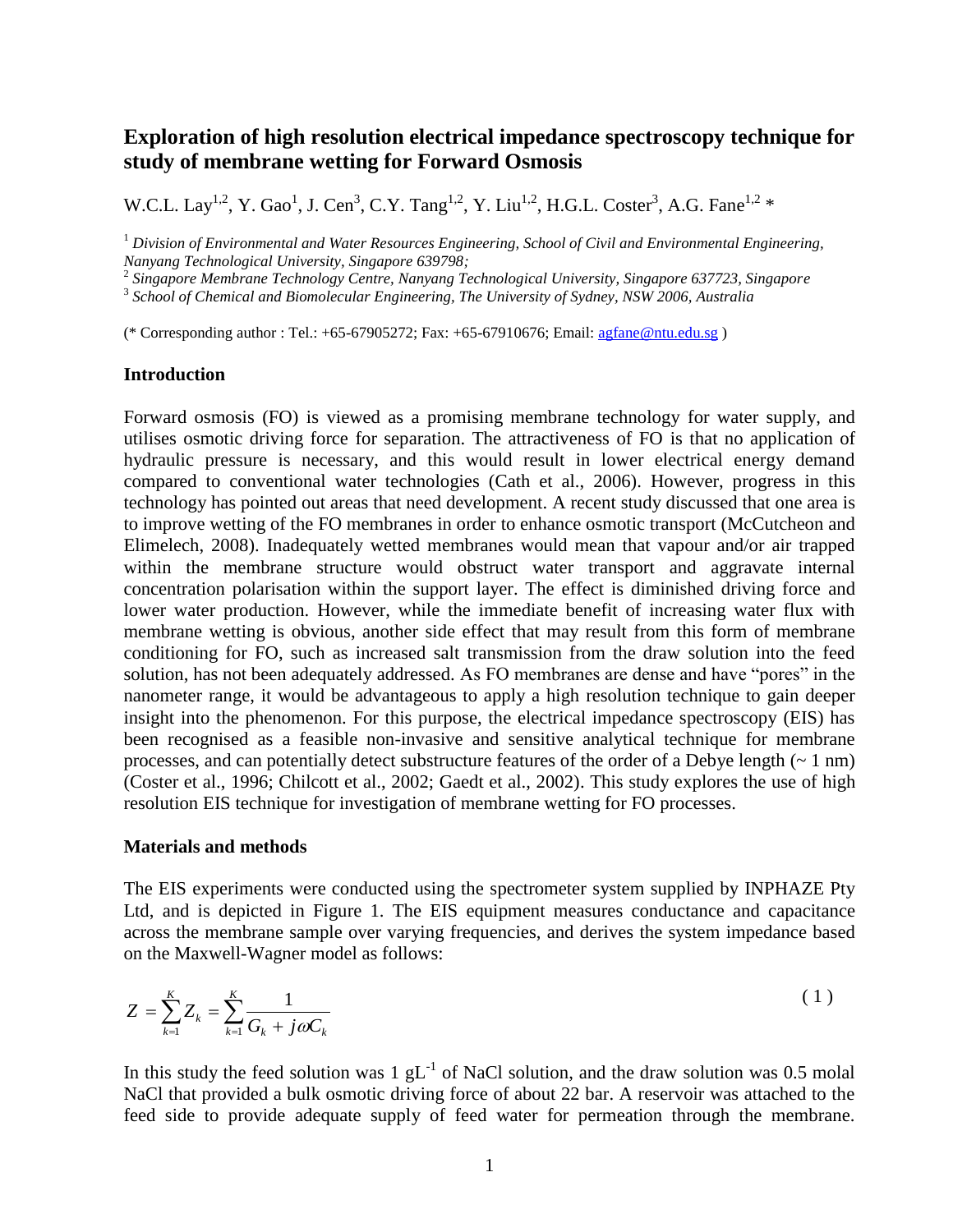Product water was collected on the draw side, and weighed regularly using an electronic balance. Water flux  $(J_w)$  was derived from the mass obtained in the time interval between 15 and 30 minutes after begin of each experiment. This was to allow for flux stabilisation, and to avoid possible experimental errors associated with system start-up, while dilution and concentration effects of the draw and feed solutions were still relatively moderate. Salt flux  $(J_s)$  was derived based on conductivity measurement of the feed solution at the begin and end of each experiment.



<span id="page-1-0"></span>Figure 1: Experimental set-up and parameters

A standard protocol for membrane wetting was consistently applied: freshly cut FO membrane (cartridge type, provided by Hydration Technologies Innovations) was first rinsed with Milli-Q water (MQ), and then soaked for 1 hour in the wetting agent, before it was stored in MQ at  $4^{\circ}$ C prior to the experiments. In this study, ethanol solutions (EtOH) of concentration ranging from 0 % (MQ only) to 100 % (EtOH only) were used as the wetting agent. In general, each EIS experiment run comprised three spectra in the frequency range from  $1.86 \cdot 10^{-2}$  to  $9.84 \cdot 10^{5}$  Hz, and each run was furthermore repeated to ensure consistency and reproducibility. For the purpose of presentation, however, only one experiment run for each condition was shown.

All chemicals used in this study were of analytical grade. The programme OLI Analyzer 3.1 (OLI Systems Inc.) was used for the calculation of osmotic pressures. Scanning Electron Microscopy (SEM) examination was conducted using a Zeiss EVO 50.

Concomitantly, to investigate the effects of wetting on the rejection layer ("skin") versus that on the support layer ("support") of the FO membrane, reverse osmosis (RO) experiments were conducted for the conditions of MQ (0% EtOH) and 40% EtOH. Description of the RO system can be found in our previous publication (Lay et al., 2010). The objective of the RO experiments was to determine water permeability coefficient (A) and salt permeability coefficient (B) of the membrane skin subject to different wetting treatment. The solution-diffusion model gives the following relationships.

$$
A = \frac{J_w}{\Delta p} \tag{2}
$$

$$
B = \frac{(1 - R)}{R} \cdot A \cdot (\Delta p - \Delta \pi)
$$
 (3)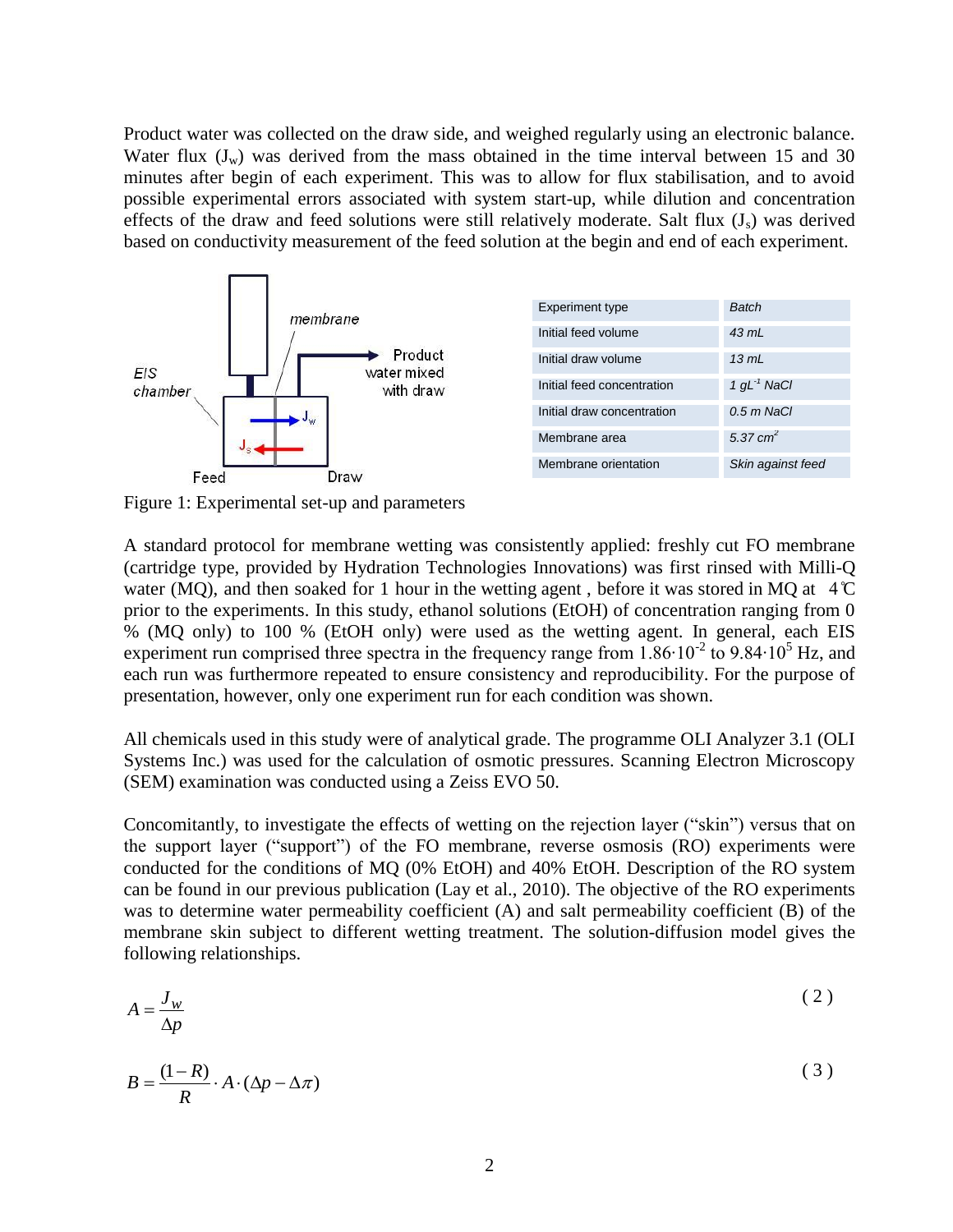## **Results and discussion**

## *EIS Analysis*

The EIS experiments showed wetting with EtOH has distinctive effects on the FO membranes. From [Figure 2](#page-2-0) (a), it appears that there could have been a critical wetting condition between 30% and 40% EtOH concentration. Below this concentration, increasing EtOH concentration reduced  $J_w$ , whereas above this concentration, increasing EtOH concentration increased  $J_w$ . However, further analysis provided interesting insight. The ratio  $J_w: J_s$  – [Figure 2](#page-2-0) (b) – has practical significance for FO, and can be related to intrinsic membrane properties by applying the van't Hoff relation as given in equation ([4](#page-2-1)). Ideally, a FO process should have a  $J_w: J_s$  ratio ( $\sim A/B$ ) that is as high as possible (Lee et al., 1981; Cath et al., 2006).

<span id="page-2-1"></span>
$$
\frac{J_w}{J_s} = \frac{R_{id} \cdot T \cdot A}{B} \tag{4}
$$

The EIS analysis corroborated the above findings. As observed in [Figure 2](#page-2-0) (c), while the EIS spectra showed a distinct step change in the impedance below  $10<sup>3</sup>$  Hz between 30% and 40% EtOH corresponding to the profile of  $J_w$ , the order of the spectra – interestingly – did not correspond to that of  $J_w$ , but rather to that of  $J_w: J_s$ . Such observation may be attributable to membrane swelling under the action of EtOH. At low concentrations, EtOH could have a homogenising effect on the membrane structure, which was of cellulose triacetate material (Cai et al., 2002). At high concentrations, however, EtOH could have a damaging effect and could cause alteration of the pore structure (Tsui and Cheryan, 2004).



<span id="page-2-0"></span>Figure 2: EIS experiments: (a) Water fluxes (b)  $J_w: J_s$  ratio and (c) EIS spectra for FO membranes wetted with different EtOH concentrations

## *SEM Examination*

From [Figure 3,](#page-3-0) the SEM images did not reveal noticeable differences in the membrane "skin" for the different EtOH concentrations. However, SEM images of the "support" side showed visible changes in the pore structure with increasing EtOH concentration.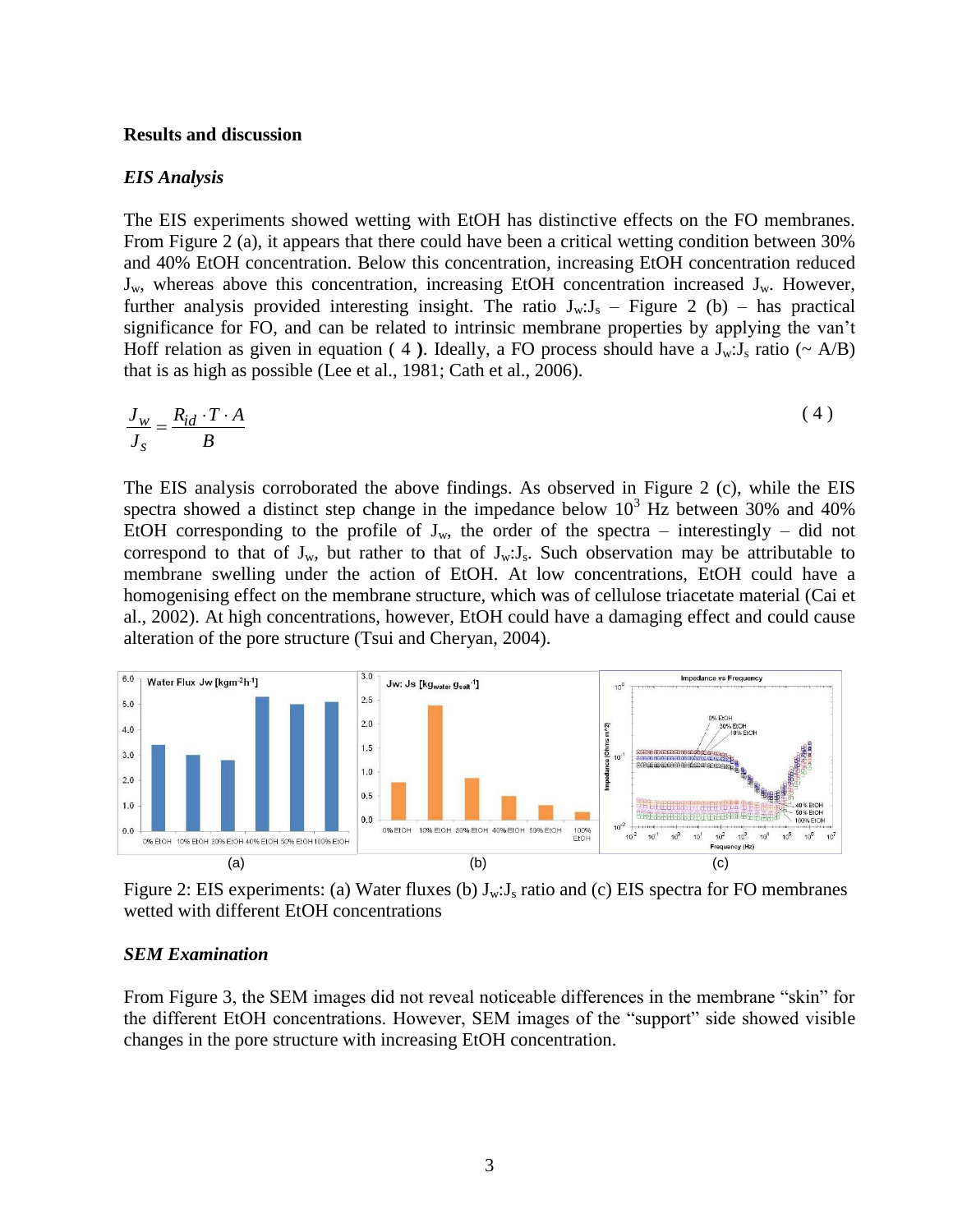

Figure 3: SEM images of membranes wetted with different EtOH concentrations (a)-(c), and as viewed from (i) "skin" and (ii) "support"

## <span id="page-3-0"></span>*RO Experiments*

The RO experiments confirmed the effects of EtOH on the membrane "skin". While water permeation was greater for wetting with 40% EtOH as compared to MQ [\(Figure 4](#page-3-1) (a)), the corresponding effect on salt transmission was disproportionately greater and increased more than four-fold [\(Figure 4](#page-3-1) (b)).



<span id="page-3-1"></span>Figure 4: Derived membrane coefficients from RO experiments for membranes wetted with (a) MQ and (b) 40% EtOH